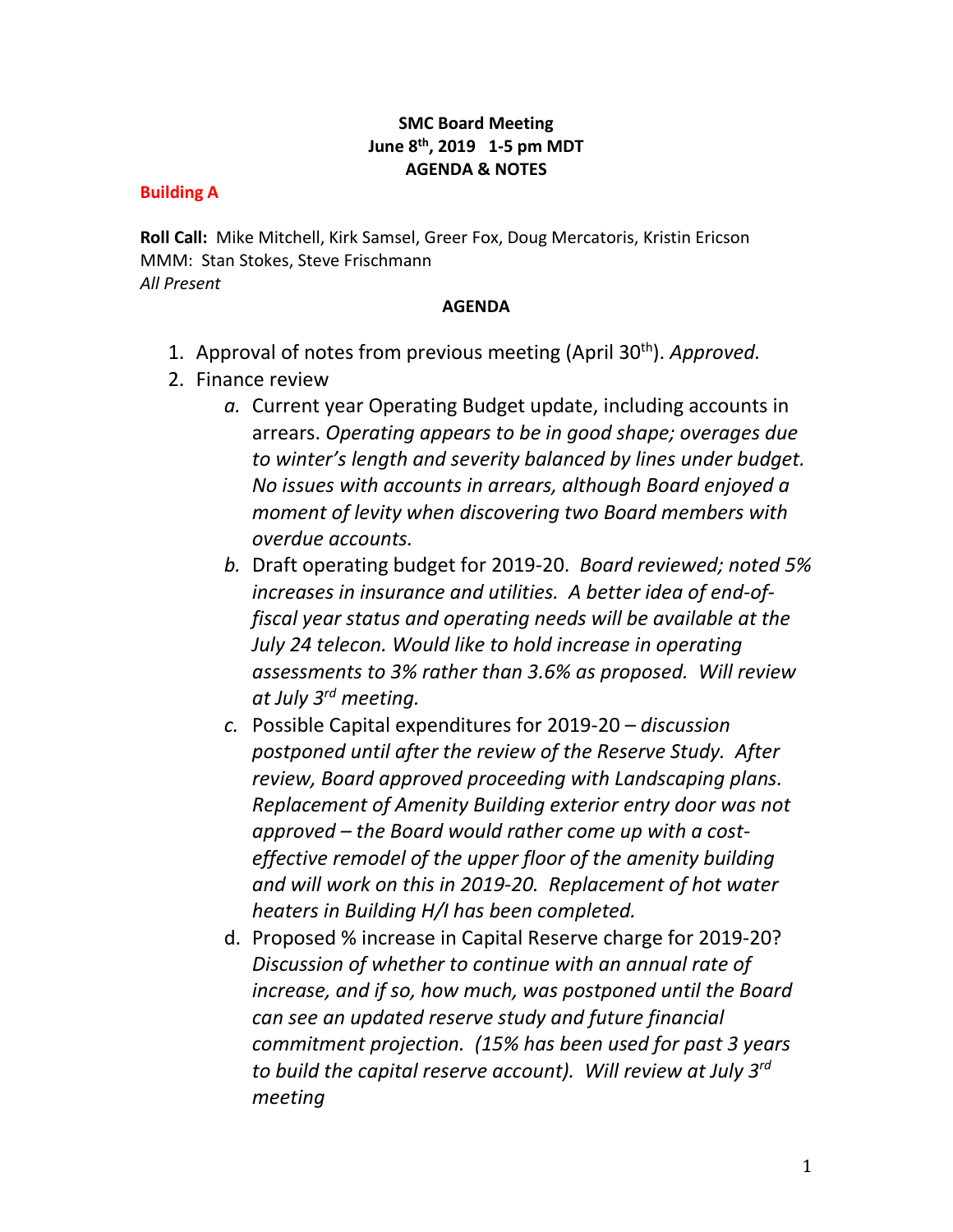- 3. Reserve study update
	- a. Line by line review for timing/frequency/cost estimate. *Mike reviewed briefly the background for these annual Reserve Study updates as a Board agenda item: to alert Board, Owners, and Management of status of items vital to the structural integrity of the complex, to anticipate needs, avoid emergencies, and plan for the future in an orderly fashion (proactive rather than reactive); and to build up reserves systematically so as to minimize reliance on special assessments insofar as possible.* Following the Board's line-byline review, Mike committed to provide an updated version to the Board within the next two weeks.
	- *b.* Operational component create separate document for Operating Budget Planning? *Board agreed that this would be a wise move and noted that several items in current Reserve Study list were better identified as possible recurring or one-off operational costs that should be considered when planning the annual operating budget.*
- 4. Parking
	- *a.* Review of owner comments to date. *Five owners sent in comments in response to March Newsletter item.*
	- b. Discussion of options to manage future parking constraints
		- i. Strict enforcement of "one car per Unit" second cars park in Town lots
		- ii. "Free for all" with unassigned spots
		- iii. Board assignment of "2 car spaces" requested by Owners with surcharge for 2<sup>nd</sup> car
		- iv. Agreements between individual Owners minimal MMM involvement
		- v. Combination of the above and/or other options
	- c. Next steps

*After an hour's discussion of the limited parking and limited options for handling parking issues – a continuation of the discussion initiated at the on-site meeting in January and in subsequent teleconferences, the Board agreed to underline with Owners that a) parking spaces are Limited Common Elements, assigned to a unit by the Board at will. Although some owners feel they have a legal right to their current*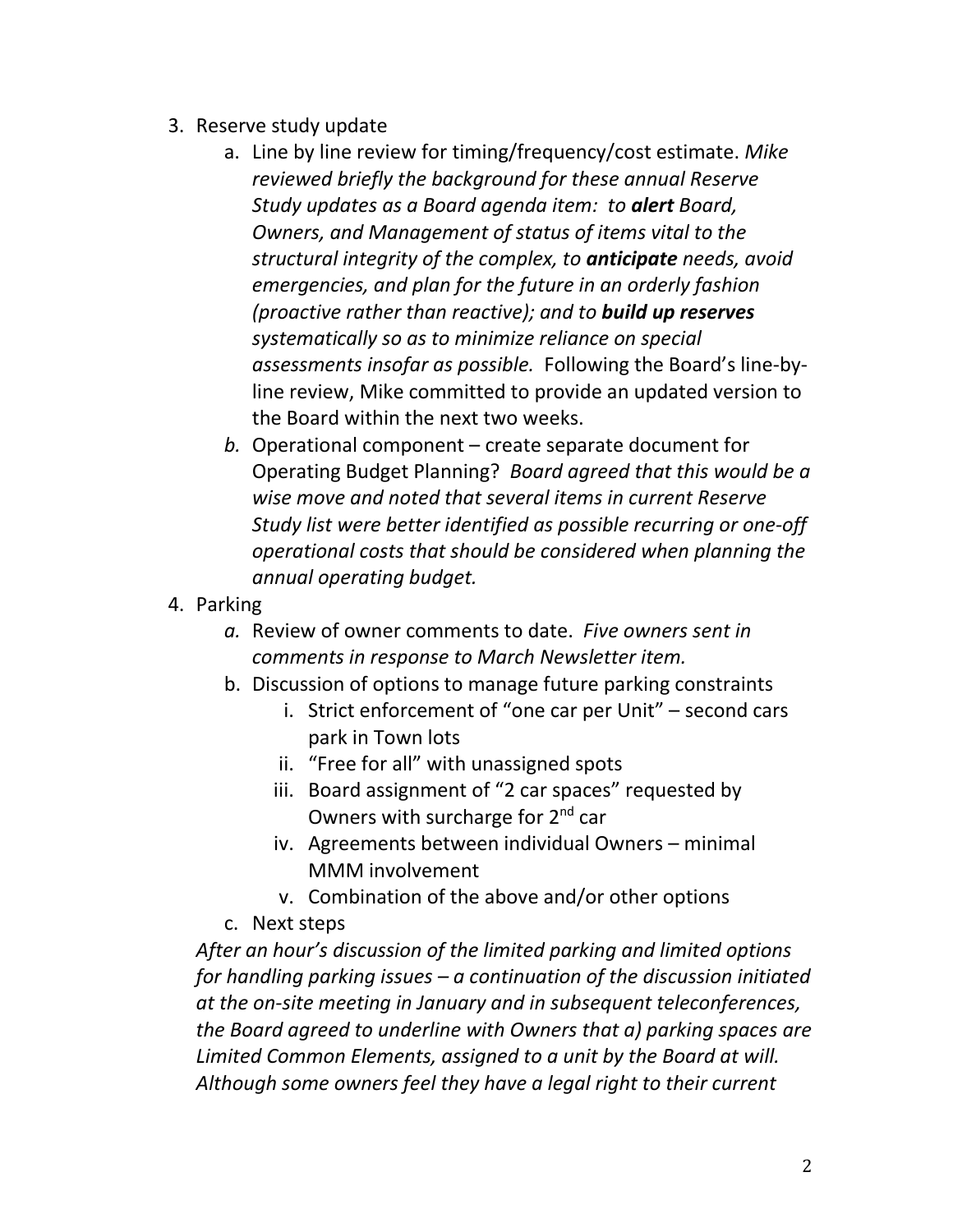*assignment, having been assured of it by a realtor, in fact, they do not. b) One and only one parking space is* a*ssigned to a Unit with the exception of units in the B-G Buildings, who may have space for two small vehicles. c) Oversize vehicles may not impede two-way traffic in the driveway area. Examples of oversize vehicles are large SUVs and trucks that protrude beyond the size-indicator markings painted onto the driveway surface for the upper buildings. d) Parking for shortterm visitors and service vehicles is important to all owners. Visitor spots will be reserved only for these purposes. The Board decided that no resident – i.e. owner or renter (short-term or long-term) may park in a visitor spot, and any visitor would be allowed to park in a guest spot for a maximum of 24 hours. e) Rather than adopting a "free for all" approach, which the Board considered impractical, or a "surcharge for second car" approach, which would mean reassigning the two car spaces of the upper buildings, the Board decided in the first instance to see if we can do more to encourage owners to inform Steve when their assigned parking spot is available to accommodate other owners. This might allow Owners, Owners guests, and longterm renters to park a second car on the property rather than be forced to find parking elsewhere. However, it will be stressed that no Owner can be assured of an extra parking space beyond their current parking assignment, and if they have more than one car, they may be obliged to find parking away from the property. There will be no accommodation for short-term renters under this scheme and they will not be allowed more than one car on the property, unless they are renting a Unit in Buildings B-G and both cars fit in the assigned space.*

- 5. Revision to Rules and Regs on parking (KIrk to provide draft):
	- a. Prohibition of Owners "monopolizing guest spaces by switching" their 2 cars every 48 hrs
	- b. Clarification that Owners cannot "rent" their assigned space to other Owners
	- c. Add outcome of Parking Item 4 discussion?
	- *d.* Next steps? *Parking rules will need to be revised to accommodate changes discussed in Item 4. Parking issues should also be addressed again in upcoming newsletters and memos to Owners.*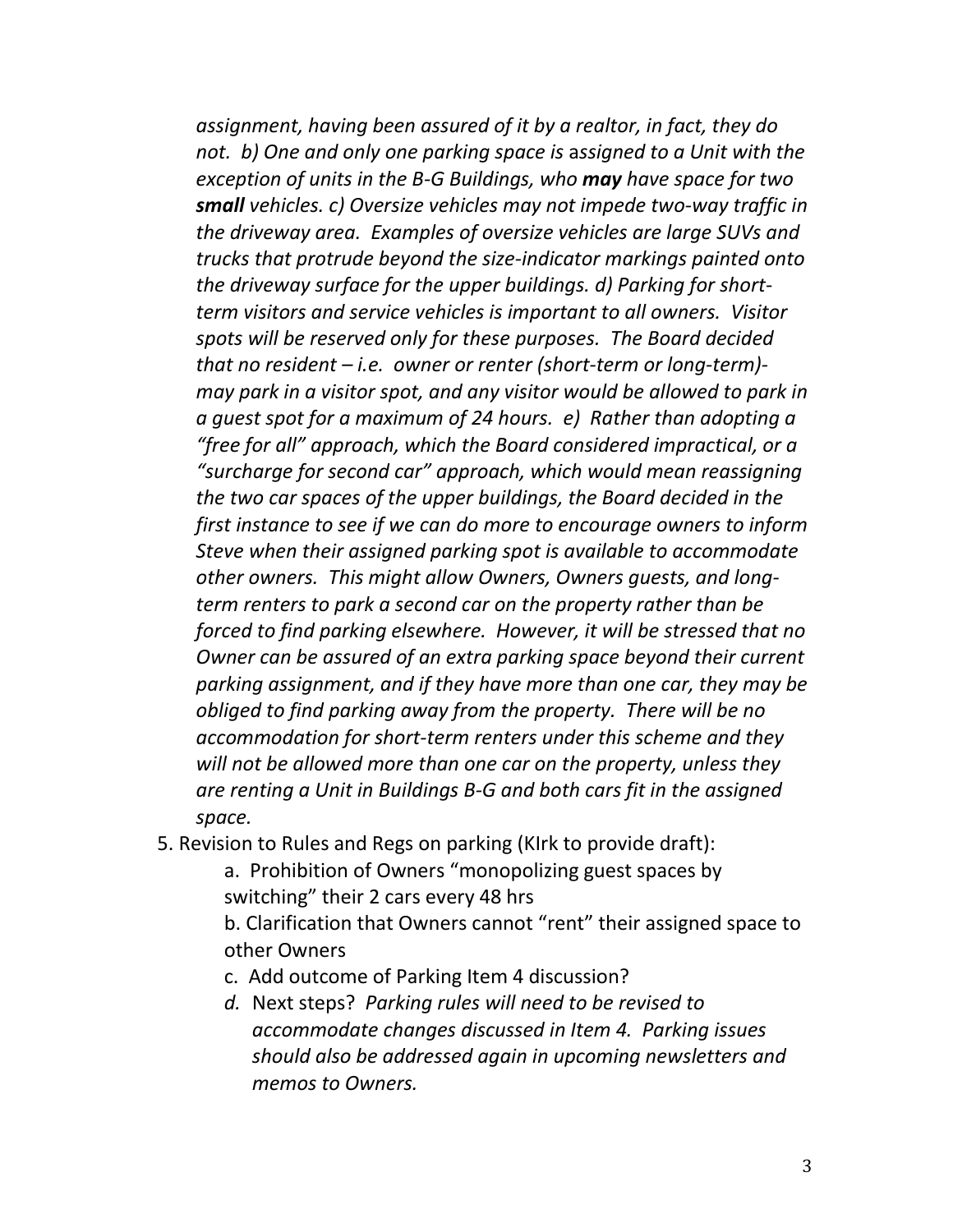- 5. Proposed color schemes for Property Repainting Project.
	- *a.* Feedback on initial proposals. *Of the several color schemes shown to the Board the gray schematic received the most favorable response. However, the color differentiation in places only accentuated the trim, and the board wanted a greater differentiation between the body of the building and the "pop-outs".*
	- *b.* Next steps. *Kirk will continue to develop/revise color scenarios for Board and Owner review and feedback.*
- 6. C1 request to install railing around rear patio area, similar to B1
	- a. Discussion and next steps. Board granted conditional approval so long as the railing matches that on the B-2 deck. The Owner would pay for the deck installation and after 10 years the Board would take ownership of the railings. The Board proposed that the HOA obtain a quote in the first instance, and MM will contact Highmark, the contractor who built the B-2 railing, for an estimate. The same opportunity could be offered to other Owners with existing decks and no railings.
- 7. Annual Owners Meeting (8-24-19)
	- a. Target dates for:
		- i. Request for nominations to the Board *letter and email to be sent to all Owners by June 20, with a reply required by July 12.*
		- *ii.* Presidents report *7/1/19*
		- *iii.* Treasurers report *7/1/19*
		- iv. Property Managers report *7/1/19*
		- *v.* Final Draft of 2019-20 Budget *7/15/19*
		- *vi.* Package distribution *7/24/19*
	- *b.* Election mail only or vote at meeting? *Mail ballot only.*
	- *c.* Individuals who have expressed interested in serving on the Board – follow up needed? (AL 299). *Board members have already expressed their availability to talk to those individuals known to be interested. No further action needed.*
- 8. Garage lights
	- a. Review of trial installation. Board was asked to look at trial light in B carport during darkness hours.
	- *b.* Decision to proceed with complete replacement. *After*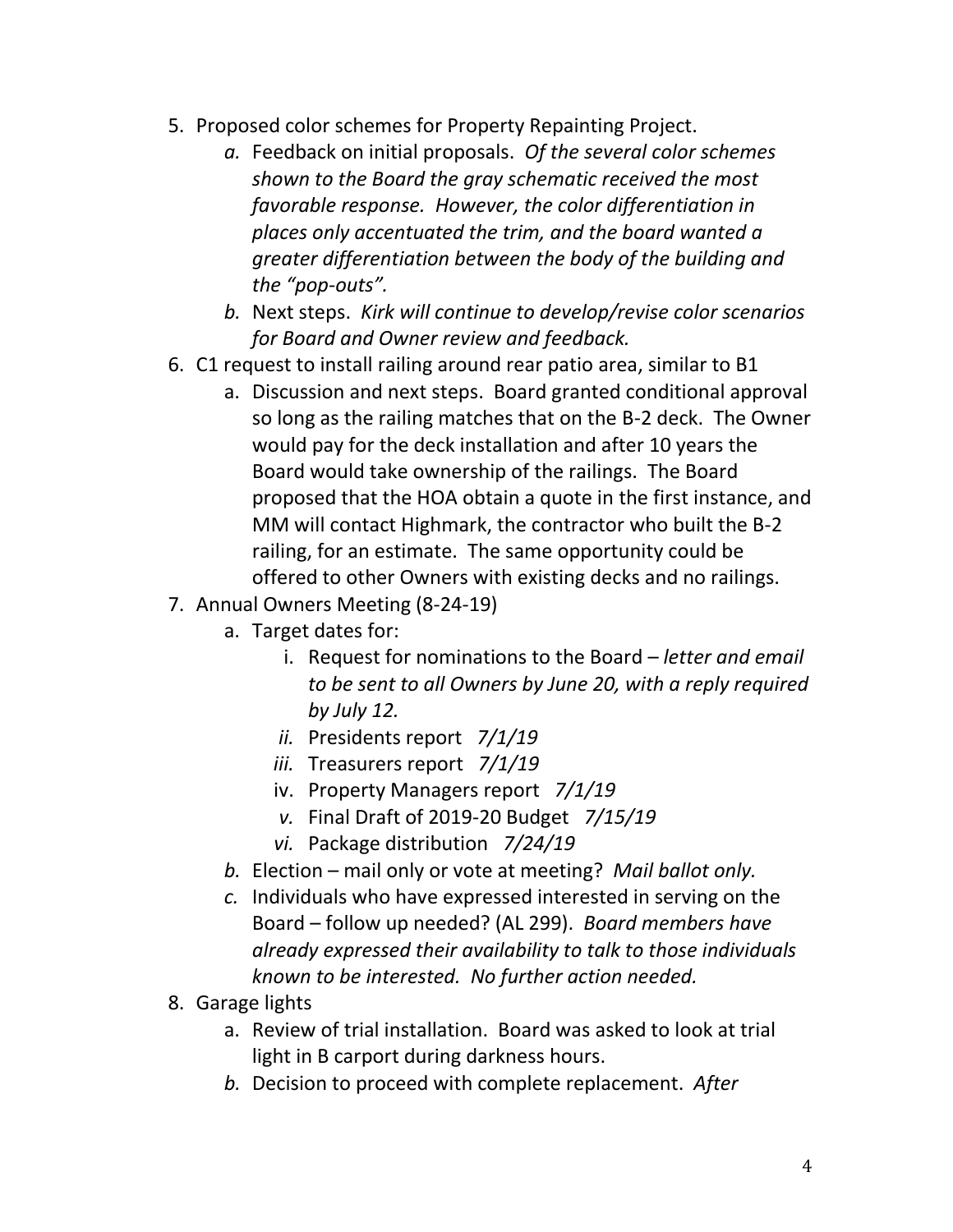*feedback from Board, either replacement will proceed or other models will be considered.*

- 9. Electronic Document Archive
	- *a.* Progress update. *Noting that over the course of a single year, much less a full term of office, the Board generates a plethora of electronic documents, Mike has been working on a way to organize documents into a coherent and useable archive, accessible to all Board members. He demonstrated to Board how he has organized his own SMC Board document files into an archive.*
	- *b.* Proposal to install archive on NAS (Network Attached Storage) – e.g. Asustor AS4002T or Synology DiskStation DS218j. *Board approved moving forward with this. Kirk suggested that Mike check out Google Drive, which is free. Mike noted that going forward, future Boards will need to designate one Board member to serve as Archivist with edit rights over Board documents as they accumulate. Other Board members would have read-only access. The Property Manager would also have edit access.*
- *10.*Paper Document Archive (including wall documents) update*. Mike has worked last summer, over the winter and spring, and for several days this month on this project, reviewing stacks of paper files accumulated over the life of the HOA with no organization whatever and stored in a large closet in the Amenity Building. He has discarded many nonessential files and organized the remainder in a series of topical notebooks, providing the HOA and future Boards with an invaluable asset – ie, codified institutional memory accessible to anyone who wishes to learn about the HOA from 1977 forward.*
- *11.*SMC "Levying Fines" Procedure Proposal. *After two suggested revisions, the Board approved the procedure outlined, subject to additional suggestions via email and final approval either via email or at the July 3rd teleconference call.*
- 12.Website Owner contact sheet
	- *a.* Update needed need Owner permission to post email, phone, etc. *Board asked Steve to contact owners via email to offer them an option of participating in an owner directory with contact information available to other owners.*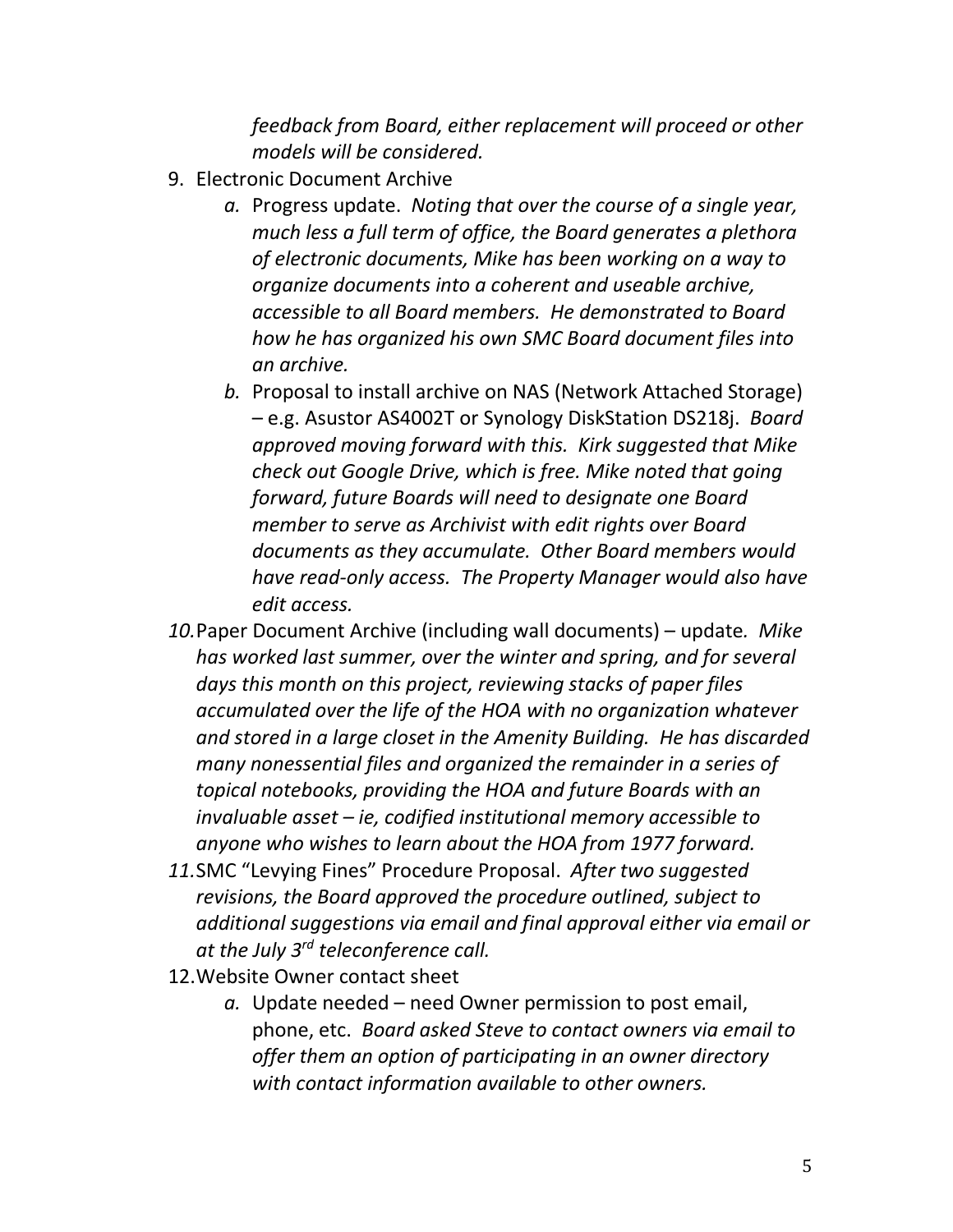- 13.Review of Action list items not covered above
	- *a.* Stairway light installation complete? (AL 242) *Not quite, but very soon. Board praised the new lights.*
	- *b.* New window in G2 did we learn how existing windows are set and tied into the building? (AL 276) *Yes and no. Information on installation provided. However, because this was an intact window installation, we did not learn much about how much window flashing extends into building walls – and whether/how much siding would have to be removed/replaced in the process of installation of replacement windows.*
	- *c.* Construction of small storage spaces in Building A for the four remaining Owners who do not have any assigned storage space (AL 278). *Current estimate is way too much. MM will get additional bids.*
	- *d.* Request for HOA payment for C3 corrective plumbing work (AL 279). *Still open.*
	- *e.* B2 leak update (AL 281) *Done. Steve resealed along tubs in B4. No further problems.*
	- *f.* B2 owner offer of gym equipment update (AL 282) *Installed.*
	- *g.* Reframing of Building A lower external door (AL 283). *Open; on Steve's list.*
	- *h.* Increase insurance coverage for cash reserves (AL 290) *Done.*
	- *i.* B1 water leak Owner repair of garage roof (AL 298). *Fixed.*
- 14.Recent theft of Bike Rack from Owner any action the Board should take? *No. Theft did not occur on site.*
- 15.June Newsletter possible topics
	- *a.* Young renter problem in D3 (D1 complaint AL 293) *repeat excerpts from earlier newsletters*
	- *b.* recent theft of bike rack *no*
	- c. firewood theft? *no*
	- *d.* AOM info (including Greer stepping down) *mail-only option, 2 positions open*
	- *e.* Topics from this meeting, including parking *yes*
	- f. Replacement fabric for deck chairs? *yes*
	- g. Other? *New stairwell lighting, update contact information*
- 16.SMC Changing Demographics vacation home/rental property to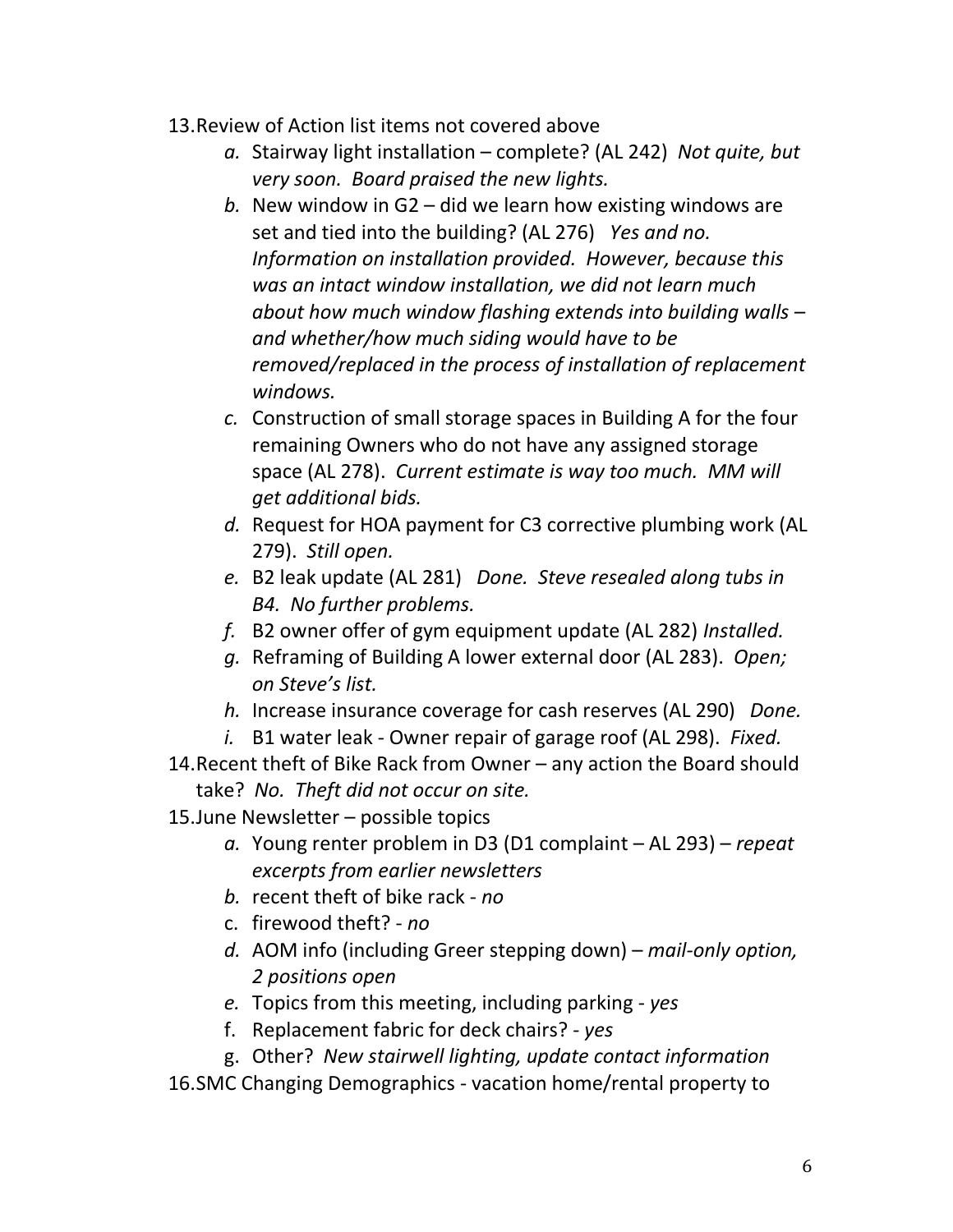year round residents

- *a.* Worth an analysis (e.g. 2013 to 2019) for Board/Owner awareness/information? *Yes; Mike and Greer will handle.*
- *17.*Dates of Board Meetings through to August: *July 3, July 24 – both teleconference calls. August 23 - on-site.*

## 18.Any Other Business

1. Email from Dick Wallace: 1) who cleans landings*? MM power washes landings. MM will contact rental agencies about maid service cleaning decks, balconies, and landings outside unit doors.* 2) interested in having tree/s planted between A&B*. Board asked Steve to check with Dick re exactly which area he intended, as area between A & B is planted with Vill Garden and hillside is regularly cleared of underbrush and volatile plant material via fire mitigation.* Buildings.

2. Steve is moving into A-7. *Board approved covering costs of repainting (time and materials, amount to be determined).*

3. D-1 has a new dog. *Must register new dog; no new registration fee as this is a replacement dog.*

4.Kirk asked for treatment of weeds in patio areas of lower buildings, noting L-1 in particular has become overrun with weeds. Ditto J-1 and others and also the rock streams adjacent to the wall. *Board agreed.* 

5. Stan asked for clarification of Landscaping enhancements. *As per the Strategic Plan for Capital Investment, these include the addition of three large planters with aspen trees and seasonal flowers for the wall bump-out between I-J buildings, similar to the potted aspens in the driveway and pool areas. Planters (with shade and partial sun plants) to be placed on the stairwell ledges in the lower buildings and planters (with sun-tolerant plants) to hang from wall in upper building stairwells.* 

6.G2 – request for permission to repair recent water damage following leak from the Unit above*. Board approved.*

*7.* F2 project of installation of sound-proofing materials into ceiling. *Board very interested and suggested other Owners would be also. Board members will ask F2 owners to report to Owners at HOA meeting in August.*